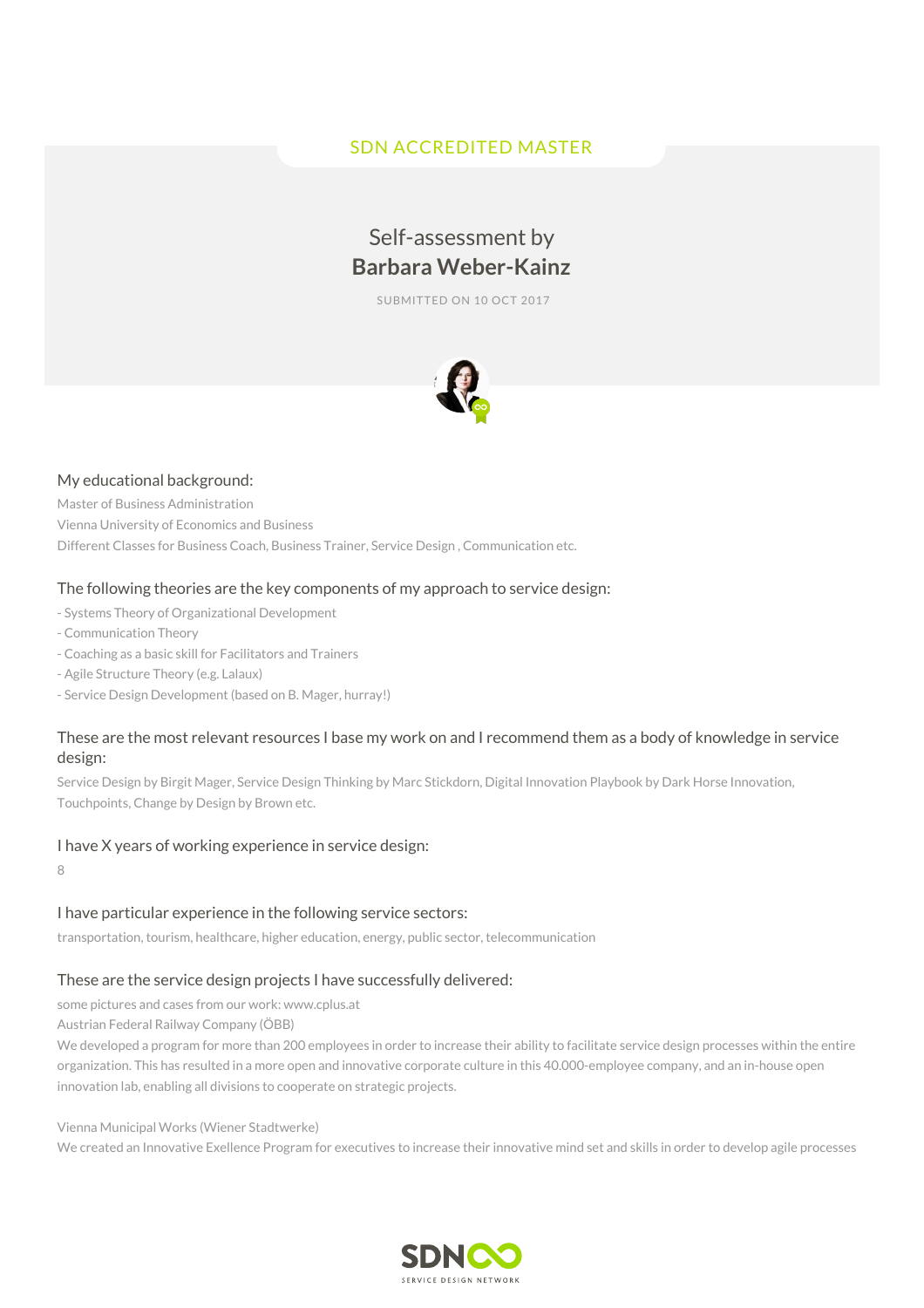

within their own departments and companies. They work on future projects (e.g.: smart city concepts, agile strategy, future workplace etc.) and build up an agile structure to work on common projects throughout the organization.

#### Premiguamed

The company runs several private hospitals throughout Austria and the board wanted their own service design department to create new "wow - effect" services for their patients, so we ran a co-creative workshop together with employees, executives, patients and experts, which produced over 40 ideas. After board approval, they prototyped and tested the best ideas, many of which are already being implemented.

#### I have provided service design training sessions and/or other educational experiences for X years:

8

#### My philosophy as a trainer is:

Our philosophy is to combine the method of service design with the approach of organizational development. We do not act just as consultants from the outside in; we enable people within the company to build and live their own structures from the inside out.

The heart of the intervention is a training course which seamlessly integrates this new approach to existing and strategic projects. Our training courses are a platform for current practical experiences and future applications.

This is how we inspire sustainable cultural change, support the transformation processes, and train new necessary leadership and cooperation skills.

It also allows our clients themselves to layer new kinds of processing for their projects within and alongside the existing organizational structure and framework.

## These are the service design training sessions and/or other educational experiences I've facilitated within the last year:

- service design training courses

- workshops and jam sessions
- train the service designer course (to become a sd facilitator or sd trainer)
- huge jam sessions (100+ people)

#### I mostly provide my training offerings in the following language(s):

German and English

#### I mostly provide my training offerings in the following countries/cities:

Germany, Austria, Swizerland

#### I cover the following topics during my training offerings:

- •History of service design
- •Definition of service design
- •Relationship of service design to agile, scrum and lean
- •Service dominant logic
- •Designing and conducting co-creation workshops
- •Creativity and ideation processes
- •Visualisation techniques
- •Facilitation skills for service design
- •Prototyping of services
- •Implementation of service design concepts
- •Measuring impact of service design, relating it to Key Performance Indicators (KPIs)
- •Exploration of systems
- •Service design for cultural change

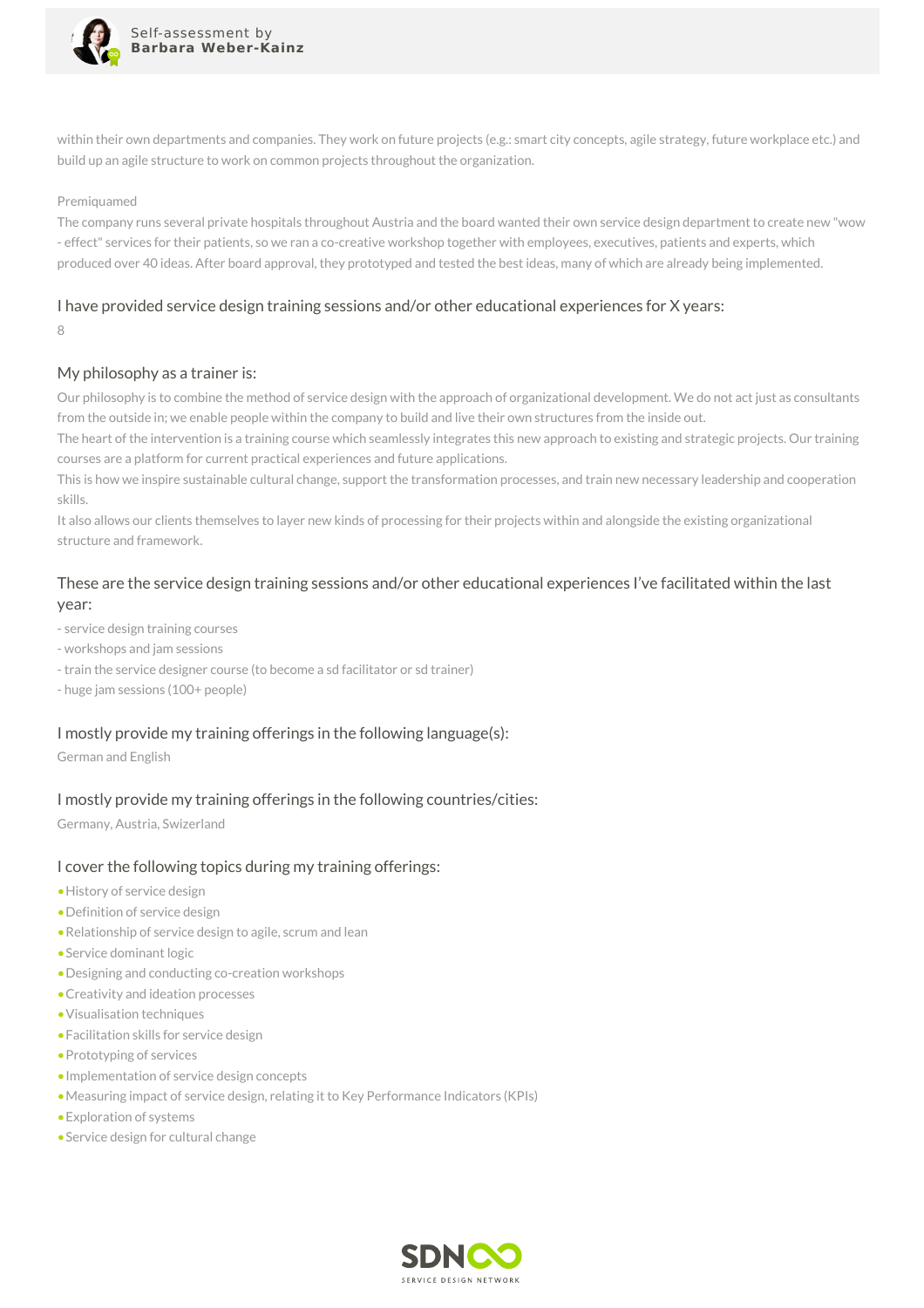

#### My training participants typically have the following level of experience:

- •Novice (new to service design)
- •Fundamental (basic knowledge)
- •Advanced (practical application)

#### These are my favourite cases I use to inform participants about the impact and value of service design:

https://blog.oebb.at/service-design-thinking-auf-schienen/ https://www.cplus-vienna.com/ and other examples of our work with our clients https://www.cplus-vienna.com/referenzen/

#### These are the service design methods and tools that I use during my sessions:

Coustomer Journey, Personas, Observaton, contextual Interviews, Workshops, Feld Research,Empatical Journeys, Stakeholder Maps, Key Insights, Co Creation, Storyboarding, Vizualization, Prototyps, Mockups, Evaluation, Tests....

#### After successfully attending my training sessions, participants will typically be able to:

- understand the service design process
- apply service design principles to their company
- use different tools within the exploration and creation (working along the double diamond design council UK)
- facilitate short jam sessions
- know about case studies where service design was applied
- have a rough overview about state-of-the-art of current research on service design

## I apply the following evaluation tools to make sure the participants have understood the content of my sessions and gained the expected competencies and skills:

On-site observation on defined criteria

They have to facilitate a practical workshop and document it in written and visualized form

We have a three level test: 1.) Participating in a service design course 2.) Observing a course, analysing it and creating a design for it 3.) Being part of the trainer team (2nd position), making inputs, introducing tasks and exercises 4.) 3-hour supervision of their experiences/written documentation of content proficiency and a protocol for their own application of service design /literature and cases

## I systematically evaluate and improve my offerings based on feedback. These are examples of feedback that have led to improvements:

We always provide feeback forms or invite verbal feedback after our processes - and this has always been positive and led to new assignments ;-)

## I have participated in the following service design-related activities in order to stay up to date, share my experiences with peers and receive their supervision within the last 12 months:

- •SDN Global Conference
- •SDN National Conference

#### I have participated as a speaker in the following events:

SDN Global Conference 2015 New York SDN National Conference 2014 Vienna Chamber of Commerce, 2013 Ministry of Finance, 2017 Federal Austrian Railway, Executive Presentation on Service Design Development, 2016